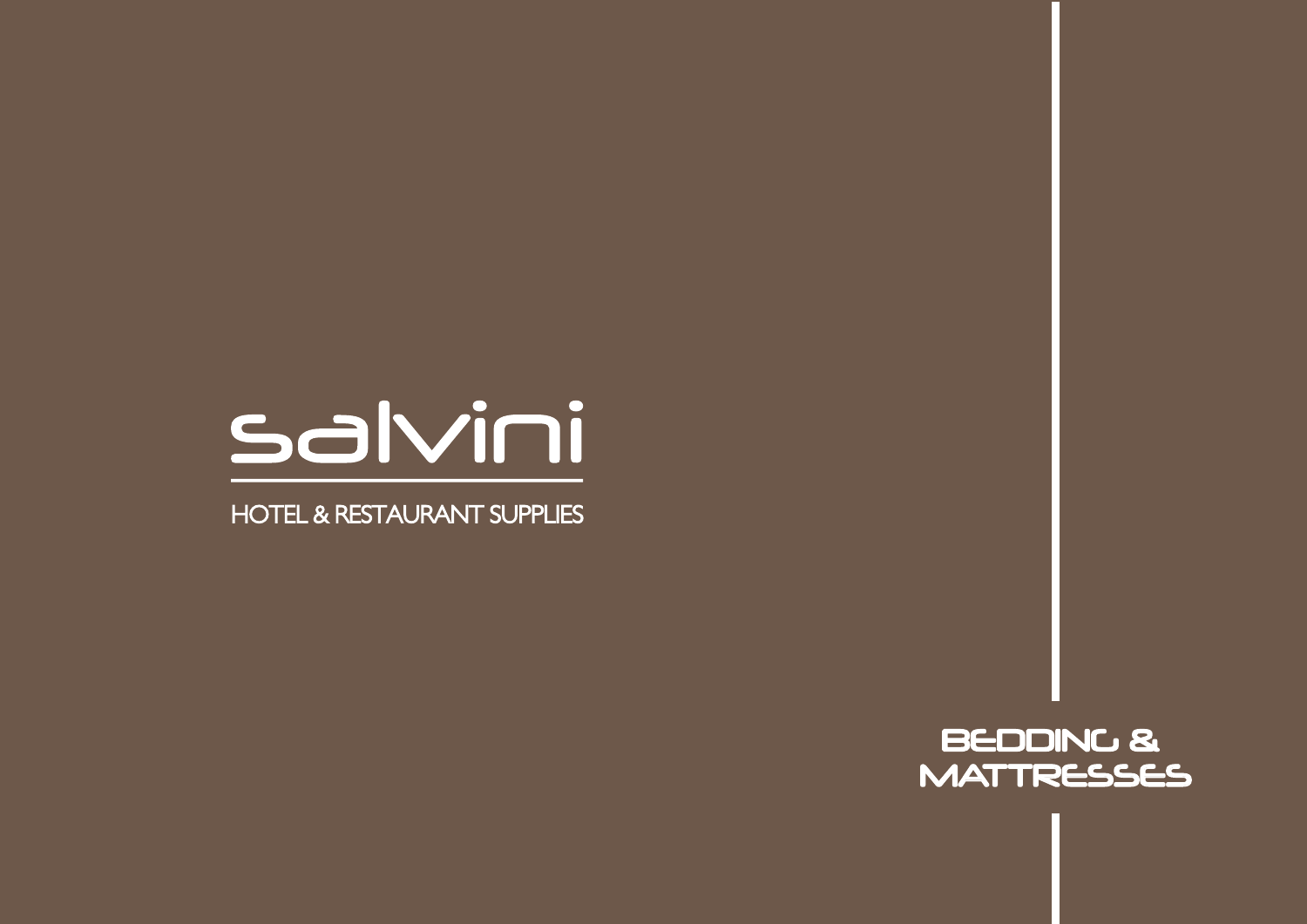

# CONTENTS

1. Bedding

2. Beds & Mattresses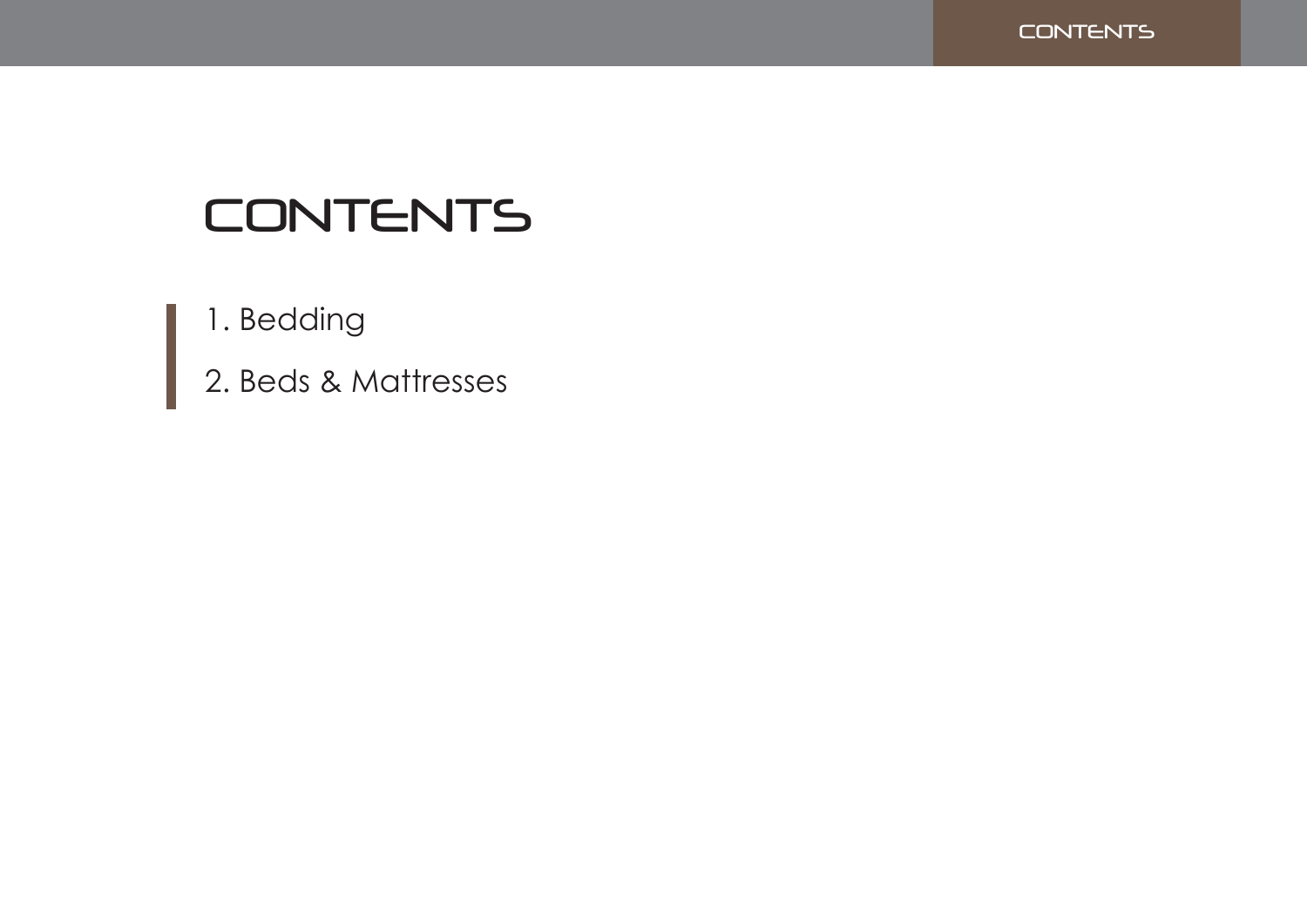

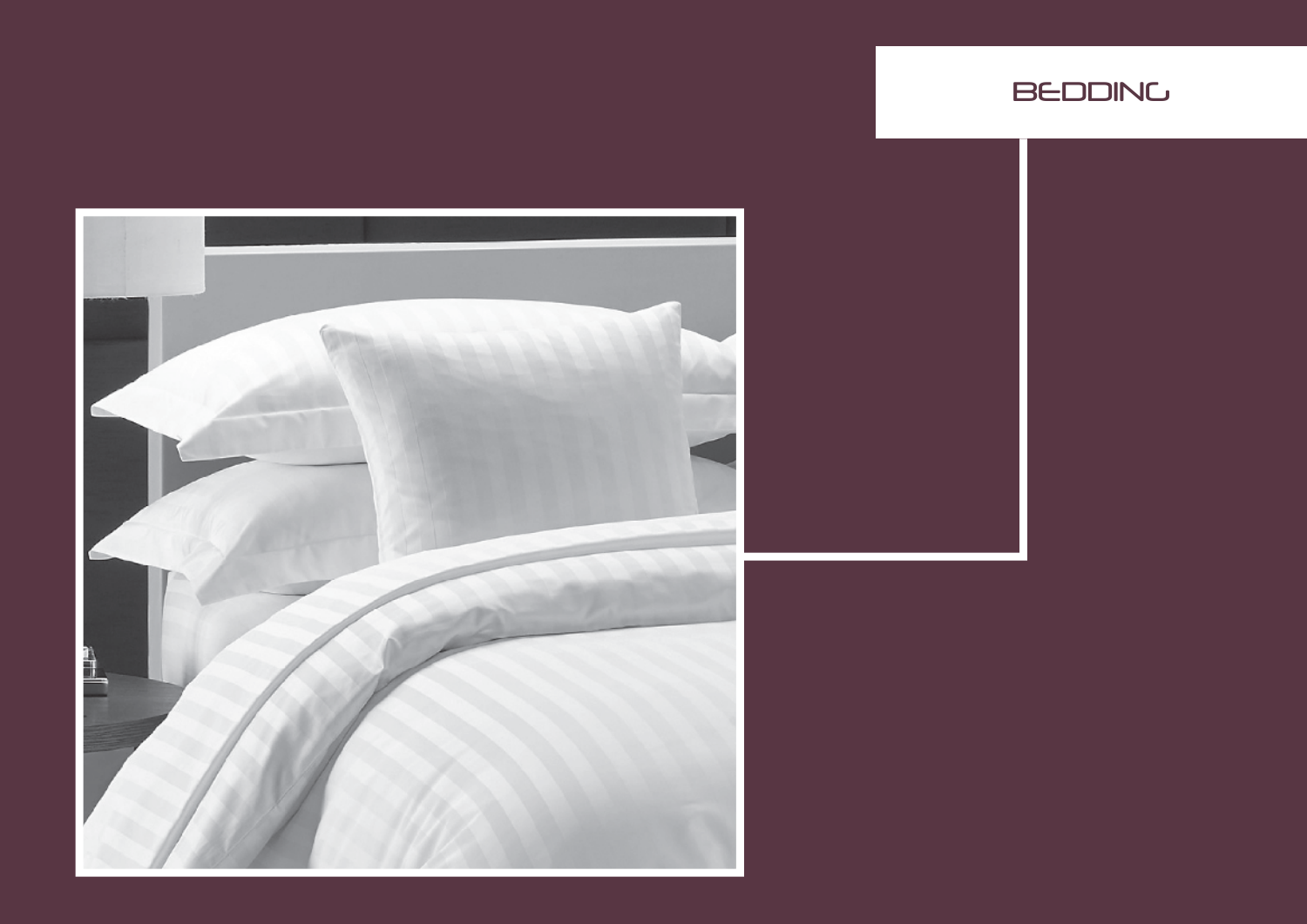# BED SHEETS & DUVET COVERS



Dimensions upon request.

### *Wide range of fabrics:*

- *100% Combed Cotton.*  $\overline{\phantom{a}}$
- *CVC: Cotton 60% Polyester 40% Cotton 70% Polyester 30% Cotton 80% Polyester 20%*
- *Polycotton: Cotton 50% Polyester 50%*
- *Fabrics in Plain White &*  $\blacksquare$ *White with Satin Stripes.*
- *Available in Thread Count of : TC140 30S - TC160 30S TC180 40S - TC200 40S TC220 40S up to TC500 80S*
- *Duvet covers available in different*  $\blacksquare$ *style stitching: Bottle Neck - Open Style*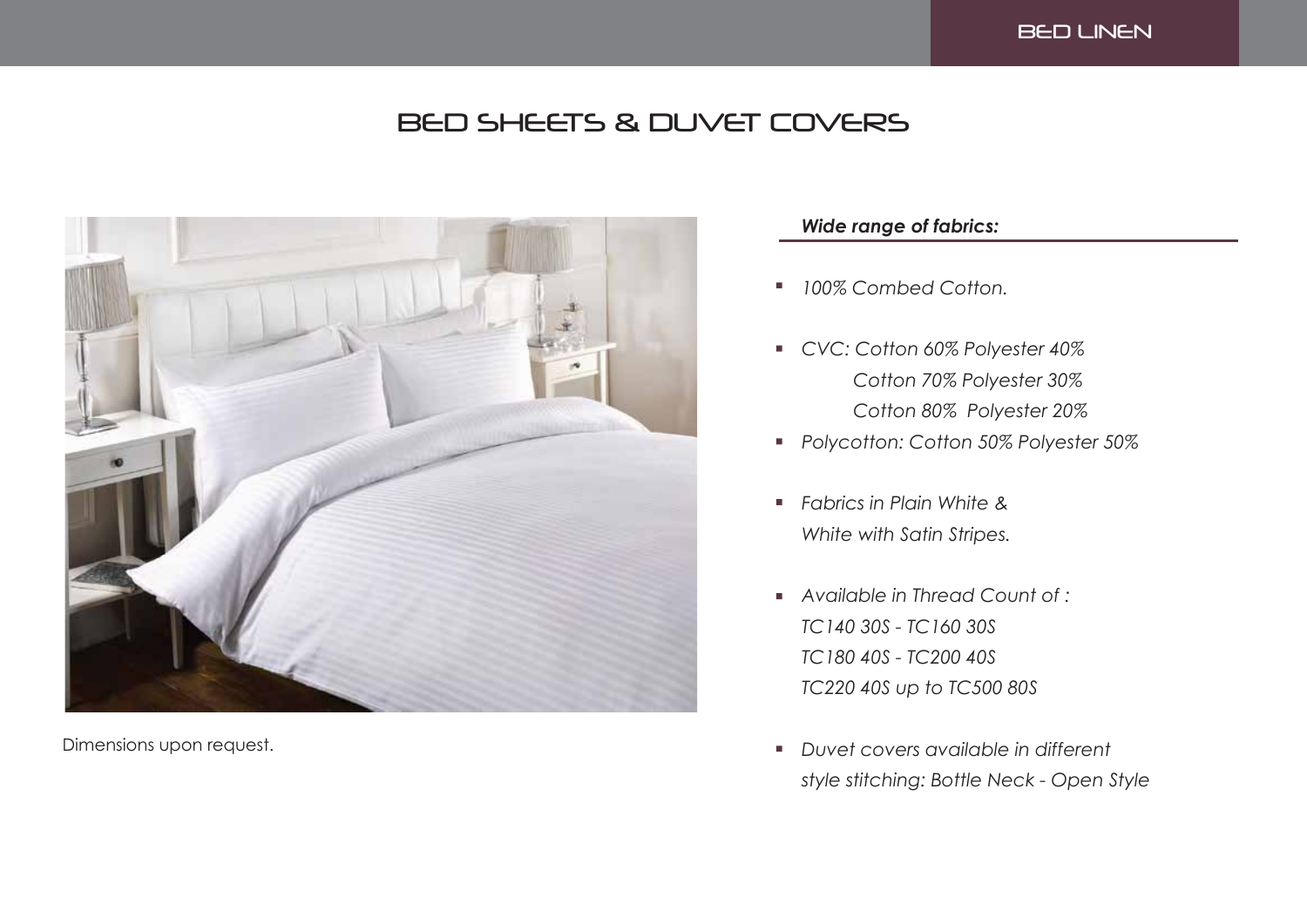### BED LINEN

# PILLOW CASES



- *Style: Normal Enveloped, Oxford Style or Oxford Style with Cording.*
- *100% Combed Cotton.*  $\blacksquare$
- *CVC: Cotton 60% Polyester 40% Cotton 70% Polyester 30%*

 *Cotton 80% Polyester 20%*

- *Polycotton: Cotton 50% Polyester 50%*  $\overline{\phantom{a}}$
- *Fabrics in Plain White &*  $\mathbf{r}$

*White with Satin Stripes.*

*Available in Thread Count of : TC140 30S - TC160 30S TC180 40S - TC200 40S* Dimensions upon request.<br>TC220 40S up to TC500 80S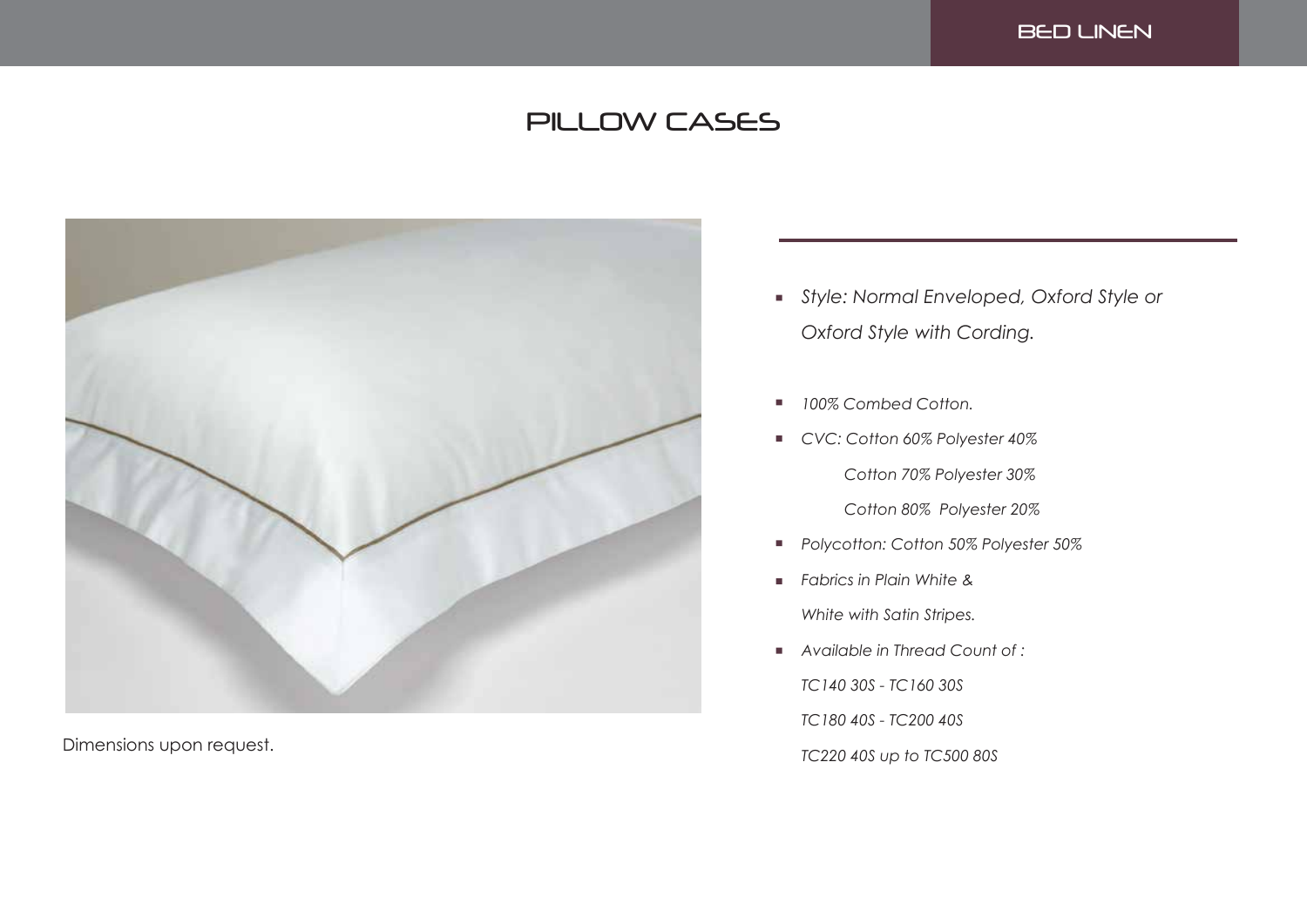

### **PILLOWS**



- Dimension: 50x70cm
- Filling: Hollowfibre
- **Standard Weight:** Filling 700gr or 900gr
- Standard Outer Fabric: 100% Cotton or Microfiber
- Washable

### *Hollowfibre Goose Down & Feather*

- Dimension: 50x70cm
- Filling: 50/50 Goose Down Feather 70/30 Goose Down - Feather 90/10 Goose Down - Feather
- Weight: 1000gr, 1100gr & 1200gr
- Outer Fabric: Down Proof 100% C TC233

### *Duck Down & Feather*

- Dimension: 50x70cm
- Filling: 50/50 Duck Down Feather 70/30 Duck Down - Feather 90/10 Duck Down - Feather
- Weight: 1000 gr, 1100gr & 1200gr
- Outer Fabric: Down Proof 100% C TC233

Available in different dimensions, filling weights and outer fabrics.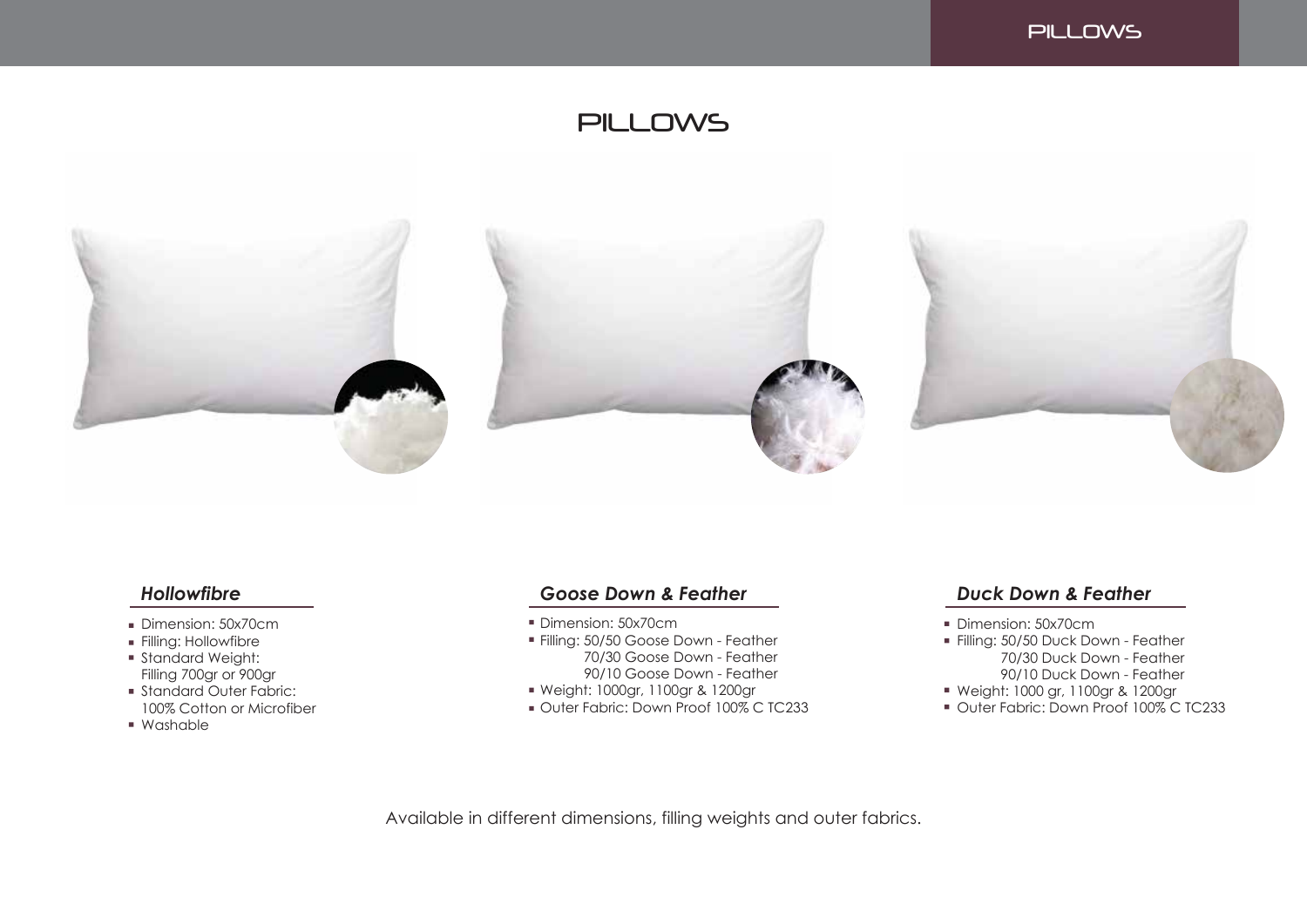

# PILLOWS



### *Memory Foam*

- **Classic Model**
- Dimension: 50x70cm
- **Outer Fabric: 100% Cotton**

### *Natural Latex Gusset*

- Anatomic Model
- Dimension: 50x70cm
- **Outer Fabric: 100% Cotton**

- Dimension: 50x70cm
- Filling: Microfiber
- Weight: 1200gr
- Outer Fabric: 100% Cotton TC 233
- Washable

Available in different dimensions, filling weights and outer fabrics.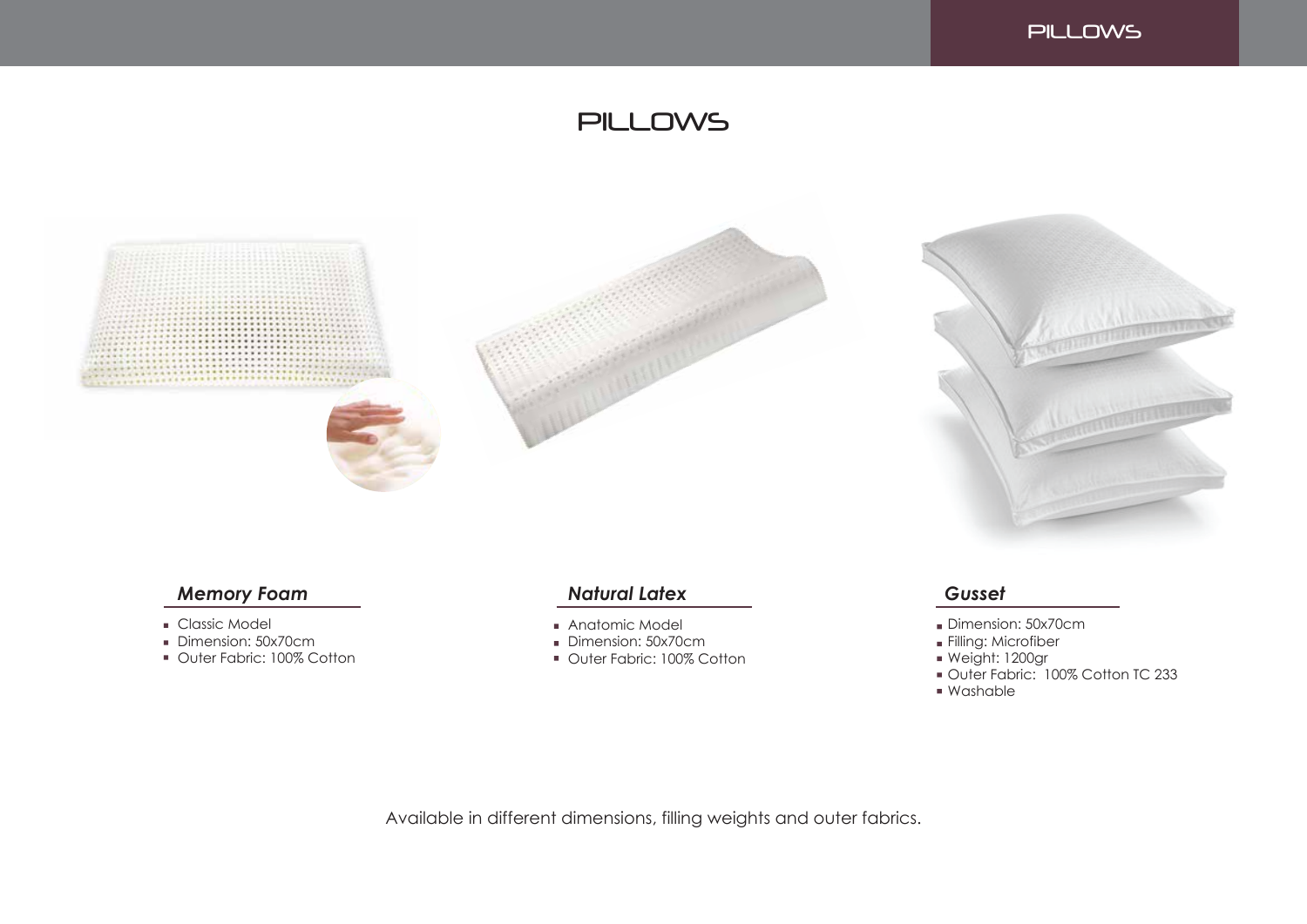### **DUVETS**

# **DUVETS**









Down & Feather Polyester Microfiber



- *Summer , 4 Seasons, Winter*
- *Filling: Goose Down & Feather : 50/50, 70/30 or 90/10 Duck Down & Feather : 50/50, 70/30 or 90/10 Silk Polyester - Microfiber*
- *Outer Fabric: Cotton,*

 *Cotton Downproof TC233 Microfiber*

- *Washable.*
- *Dimensions upon request.*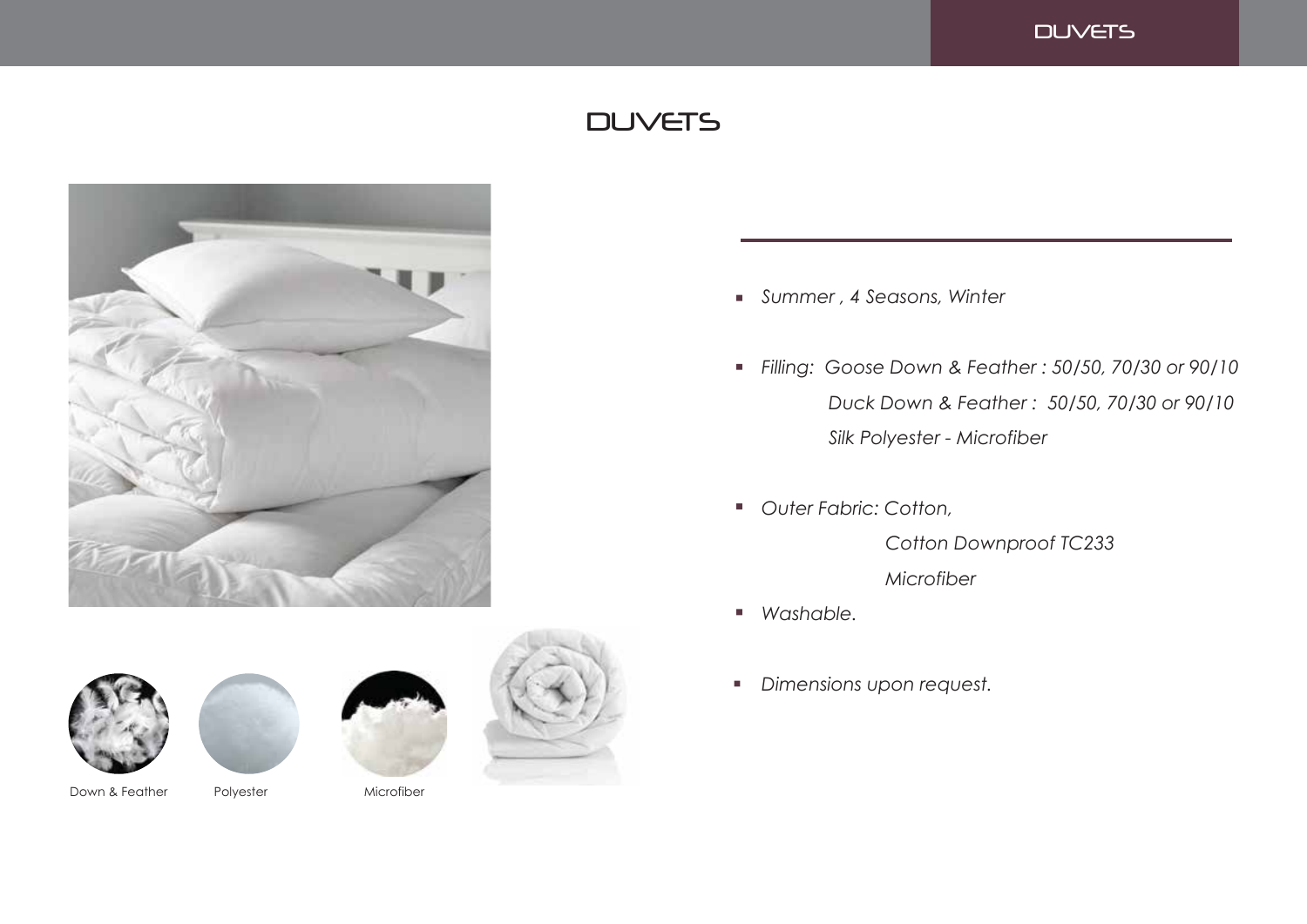

## PROTECTORS for Pillows & Mattresses





### *Pillows Protectors:*

*Quilted with Polyester filling.*

*Outer Fabric: Cotton, Polycotton or Microfiber.*

*Bora Cotton waterproof*

*Outer Fabric: Cotton with TPU on Botton Side.*

*Zipper Closing*

### *Mattresses Protectors:*

*Quilted with Polyester filling.*

*Outer Fabric: Cotton, Polycotton or Microfiber. Fitted with 4corner elastics or fitted with deep skirts.*

*Bora Cotton waterproof*

*Outer Fabric: Cotton with TPU on Botton Side.*

*Dimensions upon request. Fitted with 4corner elastics or fitted with deep skirts.*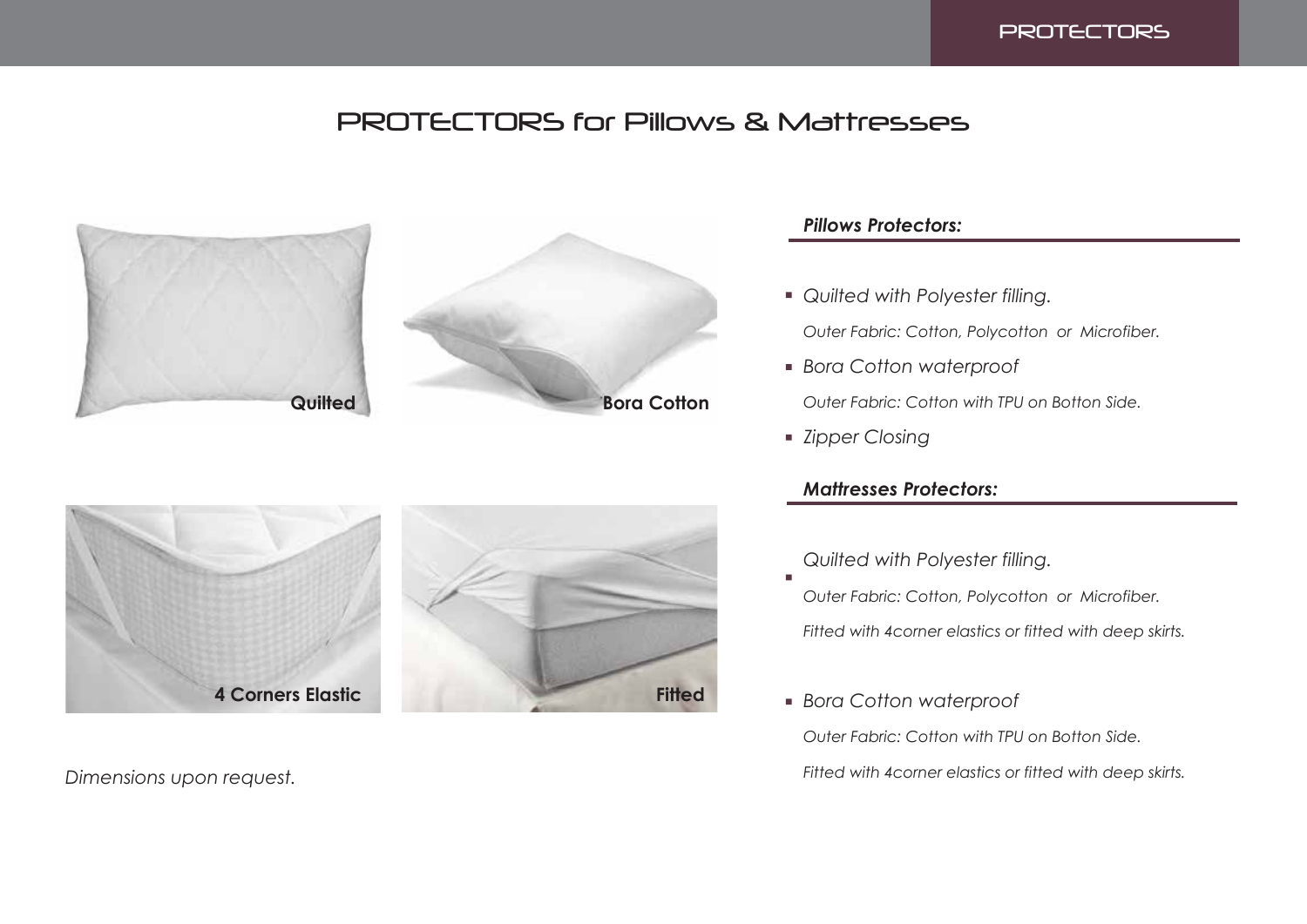# BED & MATTRESSES

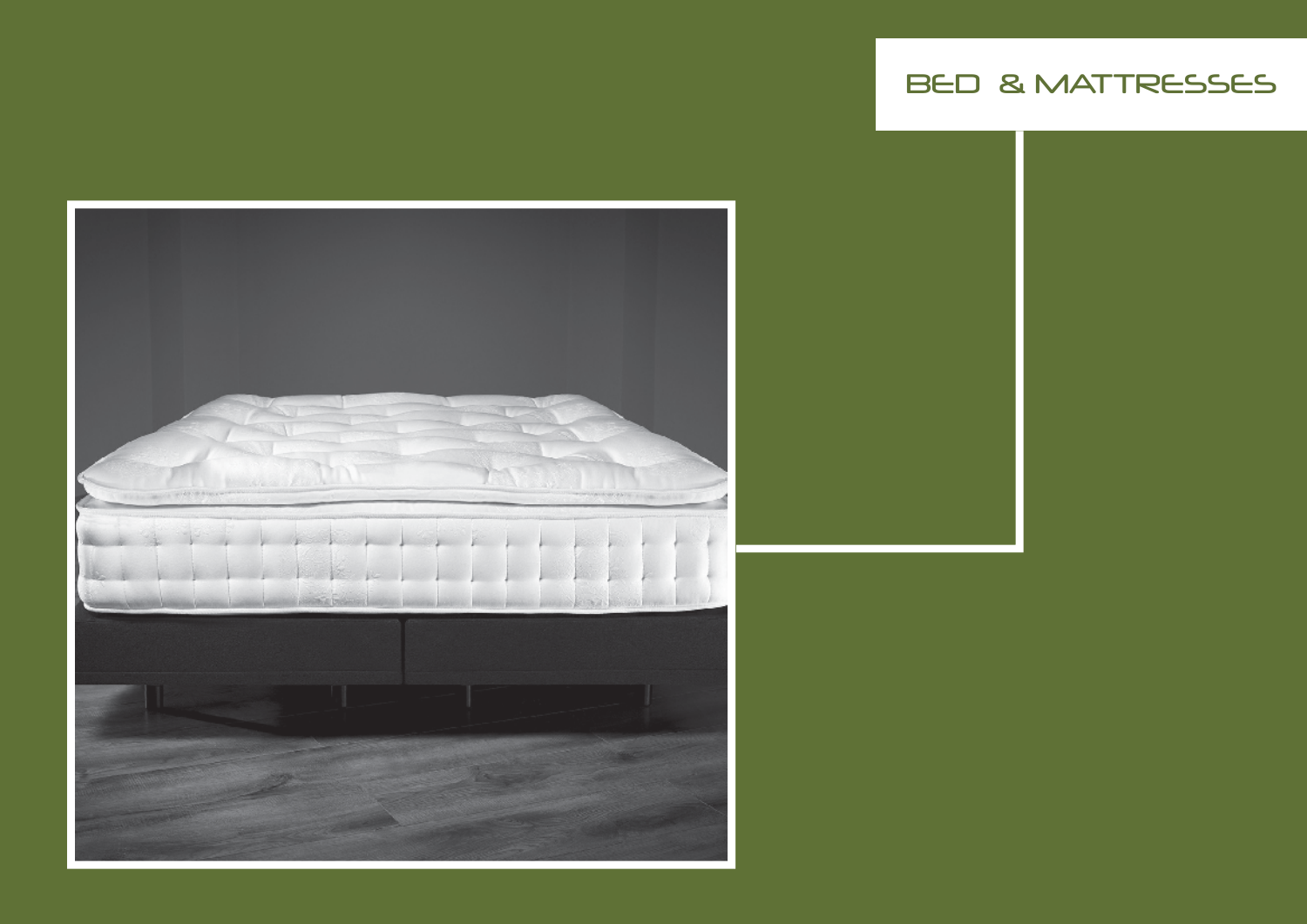



# MATTRESS & TOP MATTRESS



**Foam Foam Latex Latex Memory Foam**

- *Antiallergic, Anatomic & Adapts to the Body.*
- *Mattress Types: Bonnel Springs, Mini Bonnel Springs, Pocket Springs.*
- *Filling Material: Cotton Felt, Coco Felt, Foam, Foam Latex, Latex or Memory Foam.*
- *Padding: Cotton, Polycotton or Polyester.*
- *Outer Fabric: Laminate, Cotton or Knitting Velour.*
- *Normal or with Pillow Top.*
- *Mattress Ventilation, Handles & Zipper.*
- *Dimensions upon request.*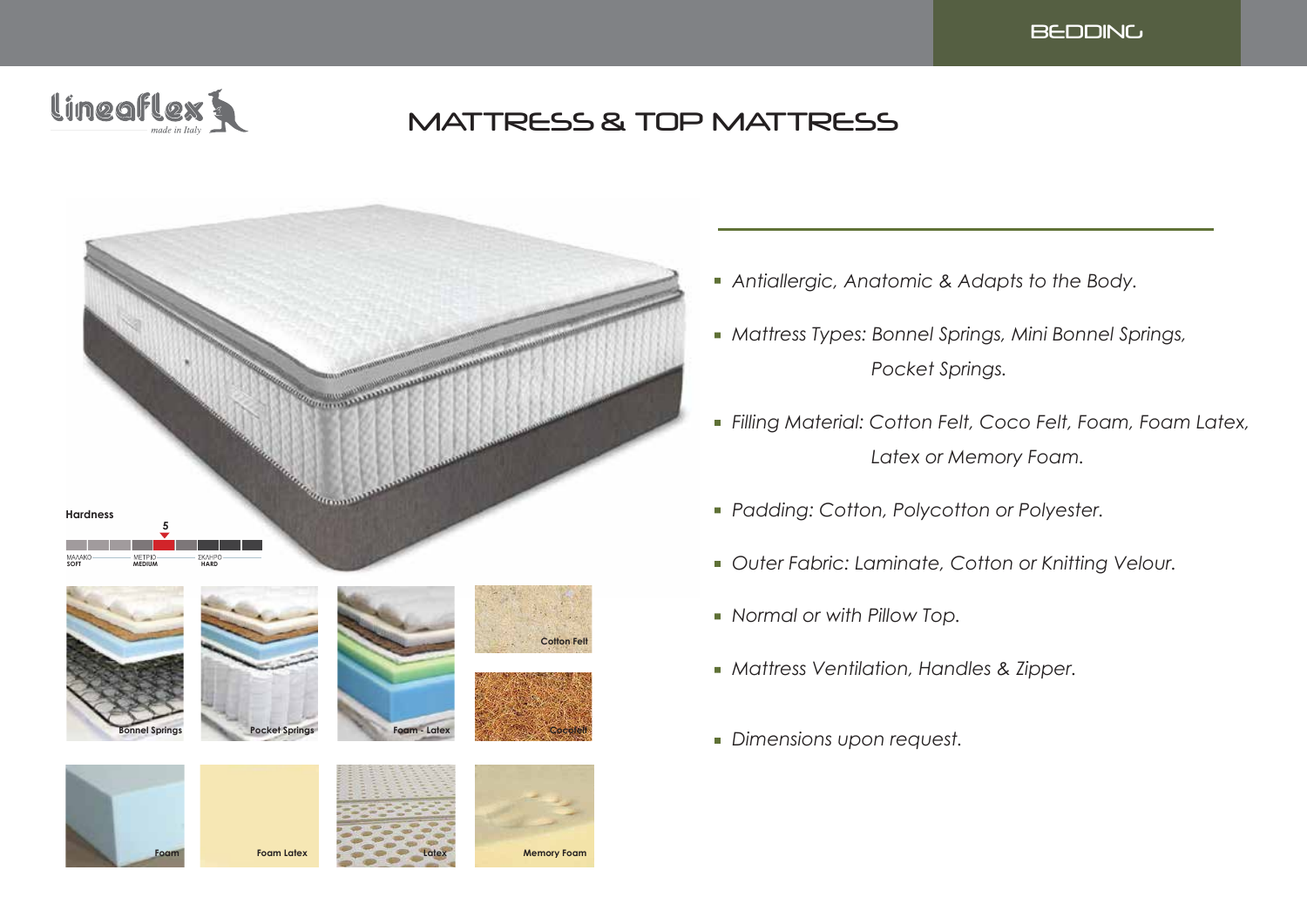

# MATTRESS BASE



*Construction Materials: Different options of Wood and Springs Covering Materials: Fabric or Eco Leather.*









*Dimensions upon request.*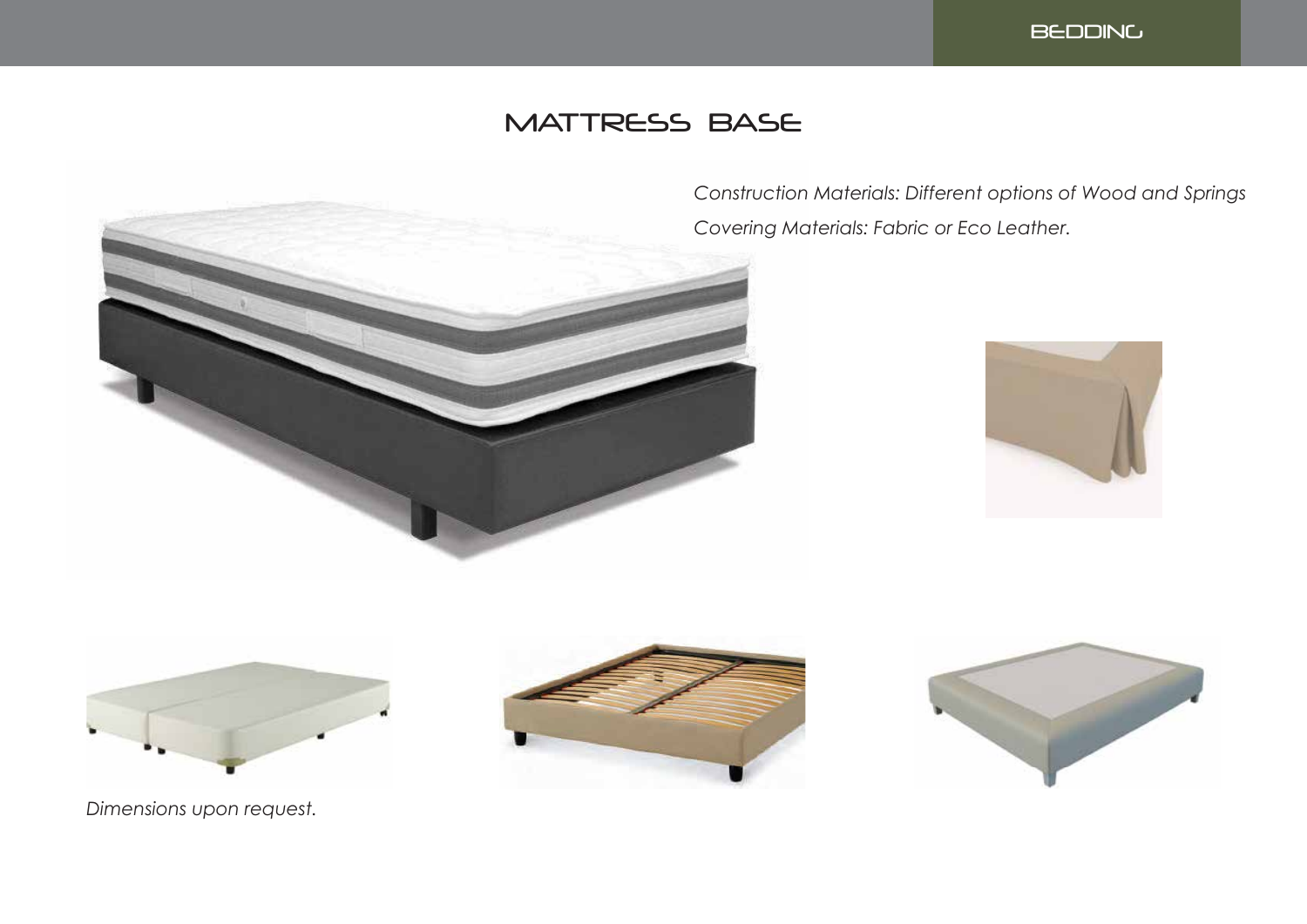

# **HEADBOARDS**



*Dimensions upon request.*

*Construction Materials: Different options of Wood. Covering Materials: Fabric or Eco Leather.*